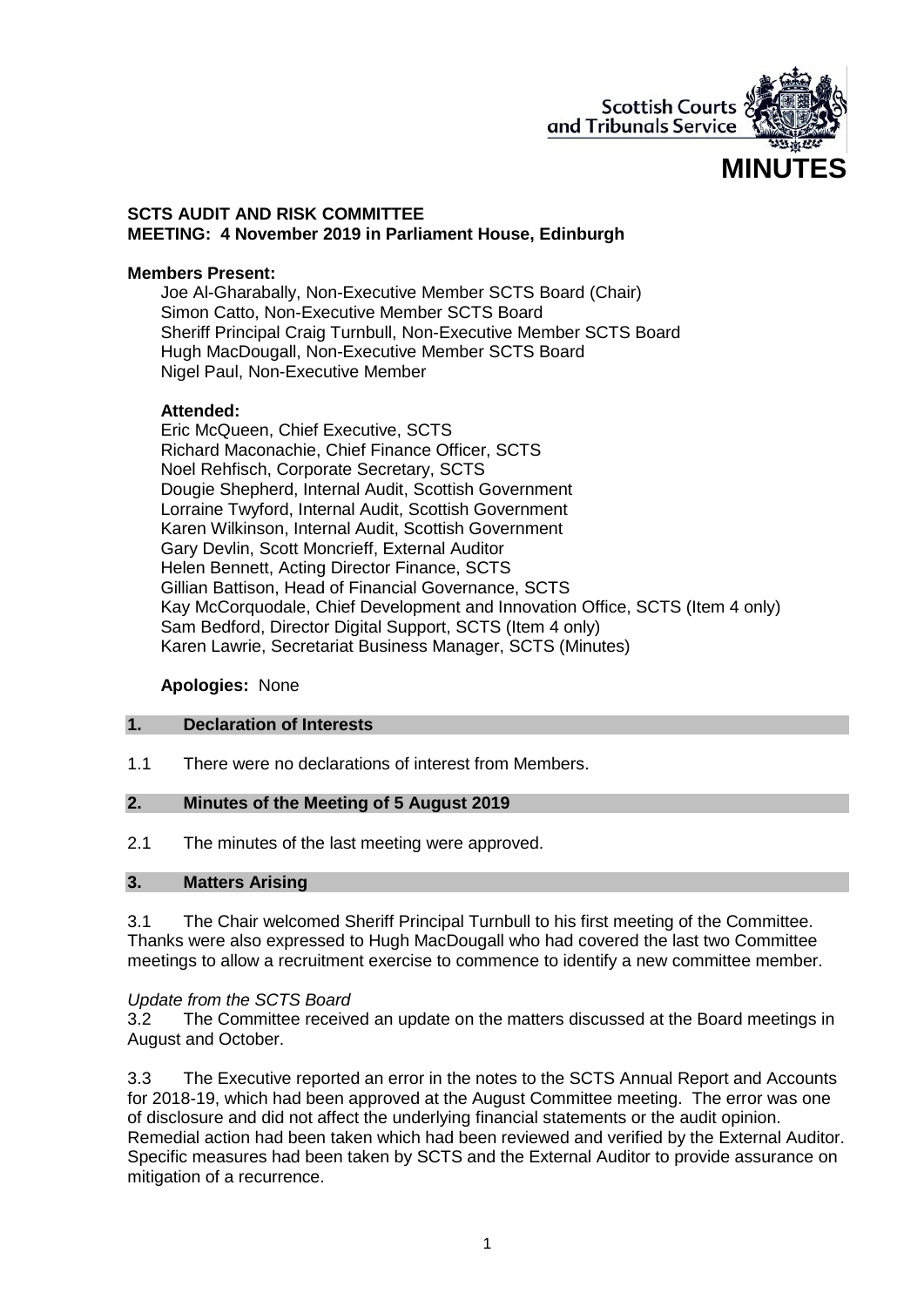# **4. ICMS Progress Report (SCTS/ARC/Nov19/42)**

4.1 The Executive confirmed the latest position on the operation and development of the Integrated Case Management System (ICMS). Monthly updates continued to be released to improve functionality for staff and users.

4.2 Following the launch of Online Submission in April, usage had exceeded expectations with over 20% of cases submitted electronically over the preceding 7 weeks and an average of 12% of all cases since launch. The Executive confirmed that consideration was being given to how uptake could be further improved – including a proposal to make the use of online submission mandatory. This would require further development and changes to court rules.

4.3 As the project moves to a business as usual service, the draft ICMS project closure report would be shared with members before being presented to the final ICMS Project Board in December. In moving to business as usual, individual business cases will underpin the extension of digital services to the Office of the Public Guardian, Tribunals or any other service that sits on the generic ICMS case management platform.

# **Action: The Executive to share the draft ICMS project closure report with Committee Members in advance of the ICMS Project Board meeting in December.**

7.2 The Executive confirmed that a one year transitional extension with the current system supplier, Kainos, had been put in place allowing future delivery options to be considered in detail and in parallel with a revised target operating model. A procurement exercise was planned to identify a new supplier to be in place by October 2020.

4.4 Due to the potential change in supplier and delivery model the Committee sought assurance that sufficient in-house skills would be in place within the digital services unit to continue system development and maintenance. The Executive confirmed that consideration was being given to the development of enhanced internal resources and capabilities in order to reduce reliance on contractors for system development and testing in the future.

# **5. SCTS Financial Improvement and Succession Planning Update (SCTS/ARC/Nov19/43)**

5.1 Following discussion at the last meeting, at the request of the Committee, the Executive had met with Internal and External Audit to seek their assistance in reviewing the SCTS improvement plan for financial and management controls within the Finance function.

5.2 It had been agreed that Internal Audit would complete a review of SCTS Financial management and succession planning. As this audit was an addition to the reviews scheduled in the internal Audit Plan for 2019-20, the advisory review on shared services has been deferred to accommodate this work.

5.3 The Finance Unit have delivered a wide range of actions to strengthen and build the control framework in particular to ensure that key bank control accounts were being reconciled regularly and accurately. Cash flows and management of monies through key bank accounts had been mapped and work flow analysis was in train.

5.4 Analysis of team structures and core skills was also in hand with early engagement with Education and Learning Unit to develop a financial skills and management training plan. Consideration would also been given to the specific skills e.g. entry level required for future recruitment exercises. Specific system training had already been delivered to a large number of the team.

5.5 The Committee reviewed the schedule of actions under way to deliver improvement in financial management. Whilst these provided a level of assurance, members remained concerned about the internal capacity to implement all actions by the end of financial year. Members recommended that the Executive should consider a specific review of financial controls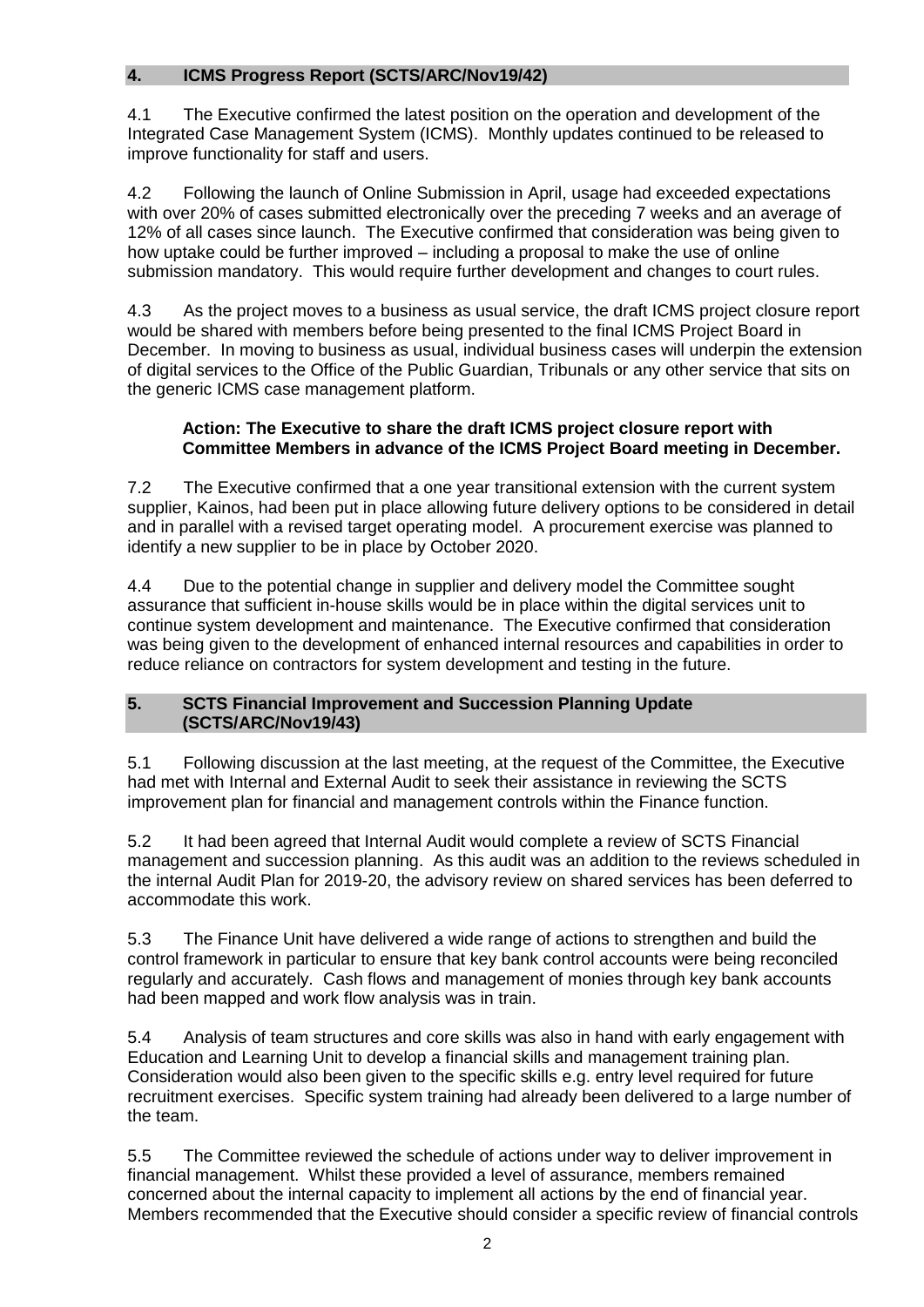by the end of December. This would be in addition to the broader review of financial management that would be undertaken by Internal Audit. The Executive agreed to take forward this recommendation.

**Action: The Executive to share the terms of reference for the review of financial controls with the Committee Chair, External Audit and Internal Audit.** 

**Action: The Executive to provide brief monthly updates on the financial improvement plan to the Committee Chair, External Audit and Internal Audit.** 

#### **6. Internal Audit (SCTS/ARC/Nov19/44)**

#### *Progress Report*

6.1 Internal Audit reported on the progress made with the 2019-20 Internal Audit Plan since the last meeting. Work remained on track for completion of the plan within the audit year.

6.2 It was agreed that further discussions would be held in relation to the recommendations made in the IT Security Audit. Follow-up reviews in this area had been conducted and a new approach to mapping the outstanding risks and actions in this area had been developed by the Executive. Internal Audit were eager to ensure that this approach effectively identified those recommendations from the audit that still required action – in order to ensure that the benefit from implementing recommendations that remained relevant was not lost.

#### **Action: Internal Audit to meet with the Executive and Director Digital Services to discuss the recommendations made in the IT Security Audit, with the revised follow- up report being shared with the Committee.**

6.3 Internal Audit advised that planning for the next Audit Plan would commence in late November. Consideration was being given to the areas for review that would be included in the plan. Details would be shared with the Committee in due course.

### **7. External Audit**

7.1 The External Audit planning process for the coming year had commenced. Members asked to be updated on progress ahead of the next meeting in February.

### **Action: External Audit to share progress of the External Audit plan with the Committee Chair ahead of the next meeting.**

### **8. Assurance and Best Value Framework (SCTS/ARC/Nov19/45)**

8.1 The Committee considered the Assurance and Best Value Framework, which provided an overview of the assurance sources in place across the organisation in relation to key functions, services and best value themes.

8.2 A revised version of the framework was presented to the Committee as part of its annual work programme. The Committee welcomed the revised document which incorporated their previously suggested changes. The framework would be maintained and updated to ensure it continued to provide an accurate assessment of the assurance sources available to the organisation.

#### **9. Review of Core Work Plan and Deep Dive Sessions for 2020-21 (SCTS/ARC/Nov19/46)**

9.1 The Core Work Plan and proposed Deep Dive Sessions for 2020-21 were reviewed. Members discussed and agreed the deep dive sessions for coming year. Whist it would be important to retain a degree of flexibility around the sessions to accommodate events that may take place (such as Brexit) the provisional topics agreed for Deep Dive sessions in 2020-21 were: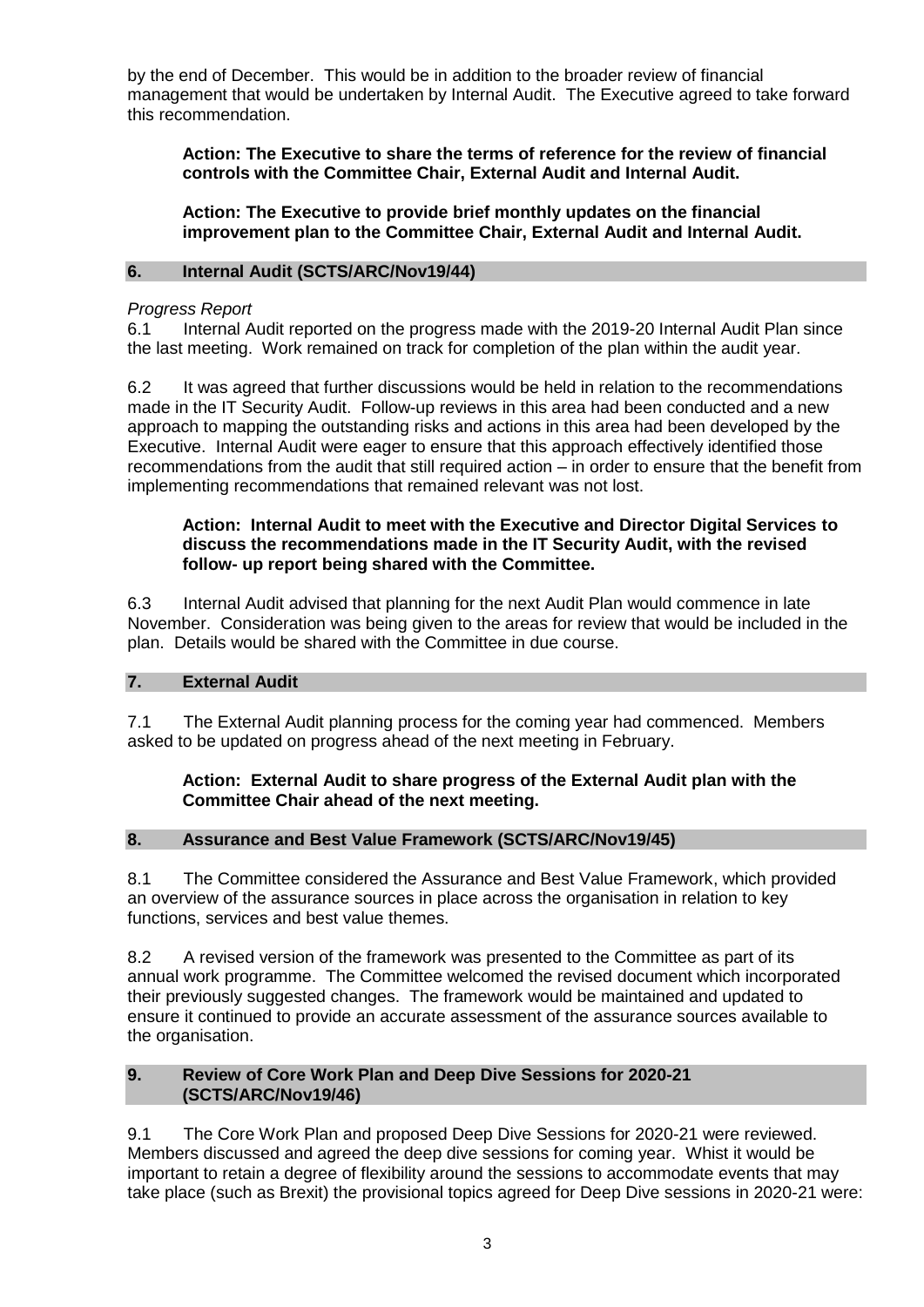- Readiness for Social Security Chamber Expansion (April 2020)
- Digital Strategy Implementation (August 2020)
- Criminal Justice Reform Proposals (November 2020)
- Business continuity planning and resilience. (January 2021)

## **10. SCTS Anti-Fraud Policy (SCTS/ARC/Nov19/47)**

10.1 The Committee welcomed the updated SCTS Anti-Fraud Policy. They noted that staff would be regularly updated via SCTS circulars or intranet articles on a variety of subjects which included cyber resilience. The Committee approved the Anti-Fraud Policy and Response Plan.

# **11. Annual Peer Audits and Actions (SCTS/ARC/Nov19/48)**

11.1 The Peer Audit report was analysed. The Committee were assured that the paper demonstrated that a range of detailed peer review audit activity was being carried out at the operational level across the SCTS. The Executive advised that the peer audit process and reporting would be reviewed in the coming year to ensure the process captured the necessary level of detail required.

## **12. Corporate Risk Register (SCTS/ARC/Nov19/49)**

12.1 The Corporate Risk Register was reviewed. Members were content that the ongoing actions required were recorded appropriately.

# **13. Any Other Business**

13.1 None.

# **14. Papers for Scrutiny/Exception Reporting Only**

- 14.1 The following papers had been circulated for scrutiny:
	- Action Tracker
	- Data Incidents Report
	- Fraud, Theft and Losses Report
	- ICT Risks and Controls
	- Core Work Plan

### *Action Tracker*

14.2 The Action Tracker was reviewed. Two actions relating specifically to Data Protection and Data Handling were discussed. Following discussion it was confirmed that the actions had been completed and would be marked accordingly.

### *Data Incidents*

14.3 The Data Incidents report was reviewed. The Committee commented on recent guidance received from the Information Commissioner regarding the removal of the email address autocomplete function from Microsoft Outlook, which had been implemented by a number of other organisations. The Executive confirmed consideration was being given to prohibition of autocomplete.

#### **Action: The Executive to consider the implementation of guidance received from the Information Commissioner regarding the removal of the email address autocomplete function in Microsoft Outlook.**

### **15. Date of Next Meeting**

15.1 The next meeting would be held on Monday 27 January 2020 in Parliament House, Edinburgh.